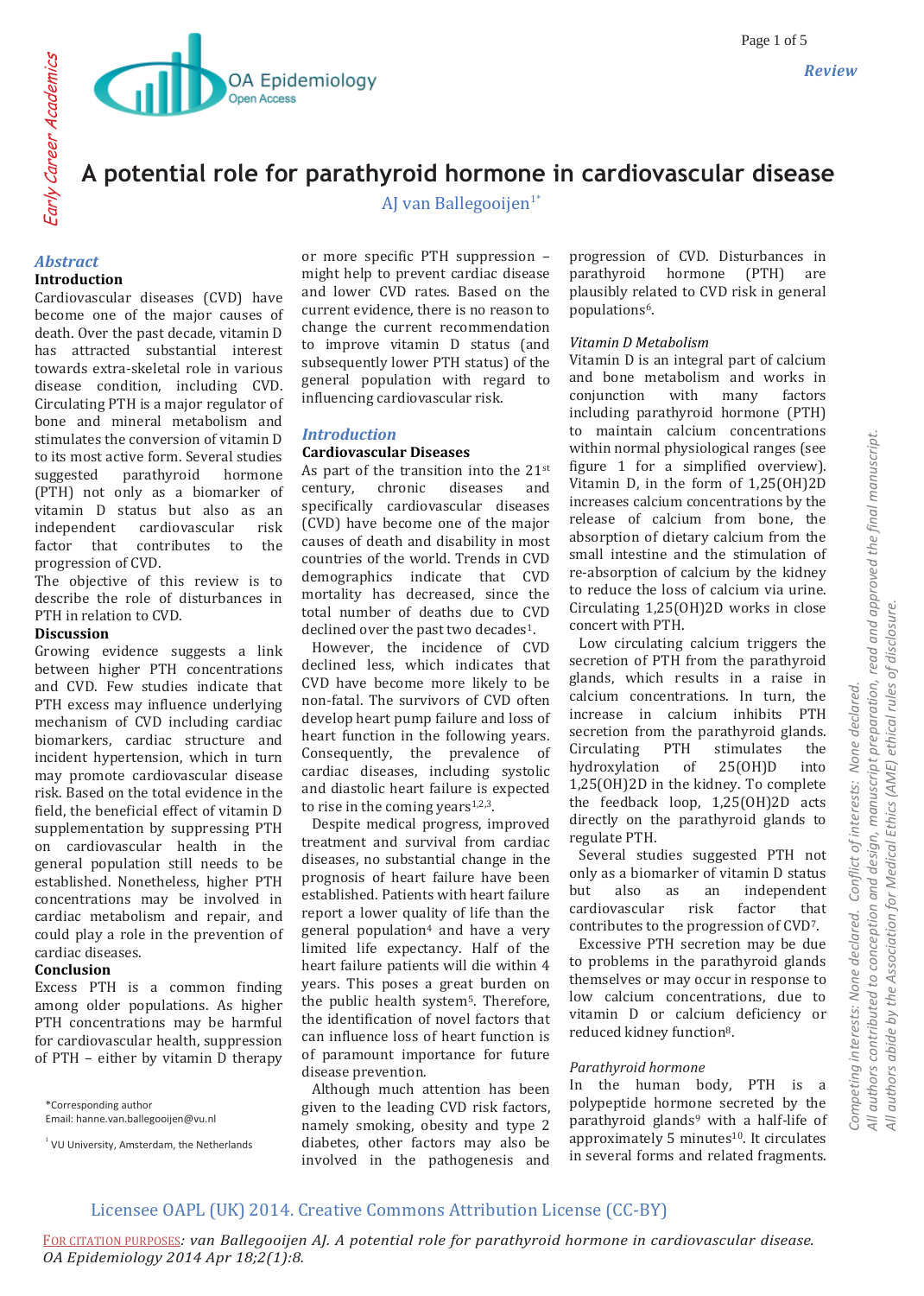*Review*



PTH is regulated by circulating calcium and plays a major role in bone metabolism. Even small decrements in calcium concentrations induce the secretion of PTH from the parathyroid glands. PTH is generated by the chief cells of the parathyroid gland and is released as an 84-amino-acid peptide.

 PTH acts by binding to the PTH receptor, a membrane-bound receptor which activates a number of different signalling pathways<sup>11</sup>. PTH receptors are present in bone and kidney, although receptors have been identified in the heart as well $12$ . In patients with lower kidney function, phosphate retention may occur, which stimulates PTH secretion. Excess PTH might thereby contribute to the greater cardiovascular mortality risk especially in patients with chronic kidney disease<sup>12</sup>.

 Excessive PTH secretion may be due to problems in the parathyroid glands themselves or may occur in response to low calcium concentrations, due to vitamin D or calcium deficiency or reduced kidney function8.

 In this review, the focus is on specific biomarkers of the vitamin D metabolism particularly on parathyroid hormone in general populations with slightly elevated PTH concentrations.

## *Discussion*

The author has referenced some of its own studies in this review. These referenced studies have been conducted in accordance with the Declaration of Helsinki (1964) and the protocols of these studies have been approved by the relevant ethics committees related to the institution in which they were performed. All human subjects, in these referenced studies, gave informed consent to participate in these studies.

#### **Parathyroid hormone, how does it affect cardiac function?**

A growing body of research has identified several potential pathways to explain the deleterious effects of low vitamin D on the cardiovascular system. Proposed mechanisms could be either directly or indirectly and related to different aspects of



**Figure 1:** Simplified overview of the calcium-vitamin D-PTH axis.

cardiovascular health. See figure 2 for an overview of proposed mechanisms for PTH and CVD effects. Both vitamin D and PTH receptors are present throughout the body and could play a role in cardiomyocyte, immune and smooth muscle cell function<sup>13,14</sup>.

 Possible effects of disturbances in the vitamin D metabolism may be explained by direct effects on cardiomyocytes via intracellular signaling15,16. Calcium overload in cardiomyocytes may increase mitochondrial malfunction, cardiomyocytes necrosis, as well as activation of interstitial cardiac fibroblasts. These electrical and mechanical abnormalities may exert deleterious effects on cardiomyocytes inducing the secretion of natriuretic peptides (BNP), left ventricular (LV) hypertrophy (greater LV mass) and increase the susceptibility for cardiac diseases17. In addition, PTH could activate protein kinase C, which could lead to hypertrophic growth and expression of foetal-type proteins in

cardiomyocytes<sup>15</sup>. This hypertrophic effect of PTH might contribute to biochemical changes and higher LV mass and might lead to a decline in ejection fraction<sup>18</sup>,<sup>19</sup>.

 Moreover, other indirect pathways related to CVD mechanisms have been described. Vitamin D deficiency and PTH excess may influence blood pressure, e.g. through activation of the renin-angiotensin system, higher levels of aldosterone, impaired arterial function due to loss of arterial elasticity, reduced systolic function, and the regulation of inflammatory cytokines<sup>20,21</sup>. Taken all together, both direct and indirect pathways may explain why disturbances in vitamin D metabolism could potentially increase the risk of cardiac diseases.

### **Parathyroid hormone and Cardiovascular Disease**

Recent studies have shown links between disturbances in PTH metabolism reflected by too high PTH concentrations and the presence of CVD

## Licensee OAPL (UK) 2014. Creative Commons Attribution License (CC-BY)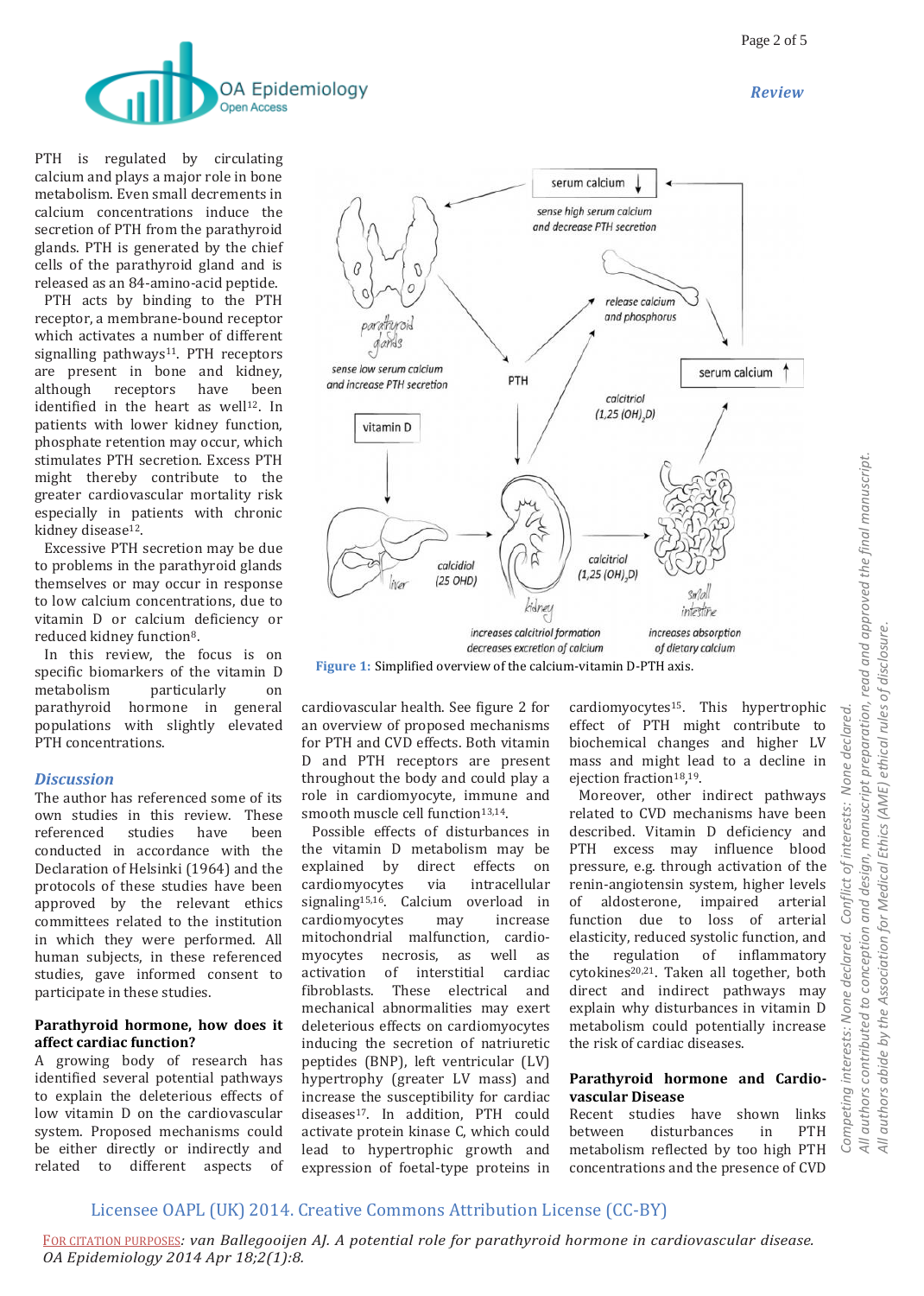*Review*



events<sup>22,23</sup>. The majority of individuals with higher PTH levels do not feel or notice any symptoms; however chronically elevated PTH levels are associated with chronic kidney disease, all-cause and cardio-vascular mortality.

 Associations between vitamin D and CVD may only be found because of its association with PTH. This challenges previous vitamin D hypotheses. A meta-analyses pointed out that higher PTH concentrations are associated with an increased risk of CVD events<sup>6</sup>. Serum PTH appears to be associated with different types of CVD such as ischemic heart disease, diastolic heart failure, and peripheral vascular disease. It is therefore plausible that circulating PTH influences multiple CVD pathways.

## *Underlying CVD mechanisms*

Growing evidence suggests a link between higher PTH concentrations and CVD7,24. The majority of previous studies did not distinguish between different heart diseases while CVD pathophysiology is known to be divers. To reduce CVD risk, it is crucial to explore and distinguish underlying PTH-related CVD pathways. Studying underlying mechanisms could provide insight into disease mechanisms and may be important for developing future preventive strategies. Few studies indicate that PTH excess may influence underlying mechanism of CVD including cardiac biomarkers, cardiac structure and incident hypertension22,25 ,26, which in turn may promote cardiovascular disease risk.

#### **Suggestions for future research**

However, the mechanisms by which PTH influences CVD risk are still largely unknown. There appears to be a knowledge gap in the literature regarding the low number of prospective studies for PTH and intermediate outcomes.

 Therefore, more research is needed to explore associations with intermediate cardiac outcomes. In particularly, prospective studies with a long follow up time (>10 y) would be valuable to capture long-term effects that cannot be covered by most



**Figure 2:** Proposed mechanisms for parathyroid hormone related CVD risk.

clinical trials. These results of epidemiological studies yield relevant information on dose-response and type of study population for future research, although the generalizability of these results to populations with different age groups, ethnicities or individuals with co-morbid conditions should be done with caution. Therefore, replication of prospective evidence is crucial to identify individuals that would potentially benefit. The growing body of evidence forms the basis to design clinical and public health intervention studies.

 The next step is to substantiate whether the relationships between disturbances in vitamin D metabolism and CVD are truly causal. Welldesigned, randomized controlled trials are therefore warranted to confirm whether provision of an inexpensive vitamin D supplement favourably affects CVD risk factors and results in less CVD events.

 If the association between PTH and cardiovascular health indicates a causal pathway and if PTH mediates the vitamin D effect, vitamin D may impact CVD risk in a specific population only to the extent that it lowers PTH27.

 Many factors can influence the effect a vitamin D intervention would have on PTH concentrations, including underlying 25(OH)D status, vitamin D dose, the dose-response relationship between 25(OH)D and PTH, calcium intake and other underlying population factors, such as age, sex, body mass, genetics and medication use28. It is advisable that future RCTs focus on those populations with low 25(OH)D concentrations and with elevated PTH concentrations that will be likely to benefit to benefit from vitamin D treatment. Future studies should keep in mind an appropriate time window to capture the effect of cardiac outcomes on short- and long-term mechanisms.

 Some large randomized controlled trials with composite endpoints are ongoing and results are expected within 5 years: DO-HEALTH (EU), the FIND dose-response trial (Finland), the VITA Study (Australia), and the Vital Study (USA).

## *Genetic differences and CVD risk*

Recent studies suggest that interindividual variability in vitamin D metabolism may alter clinical consequences of serum 25(OH)D. Known associations of low serum

## Licensee OAPL (UK) 2014. Creative Commons Attribution License (CC-BY)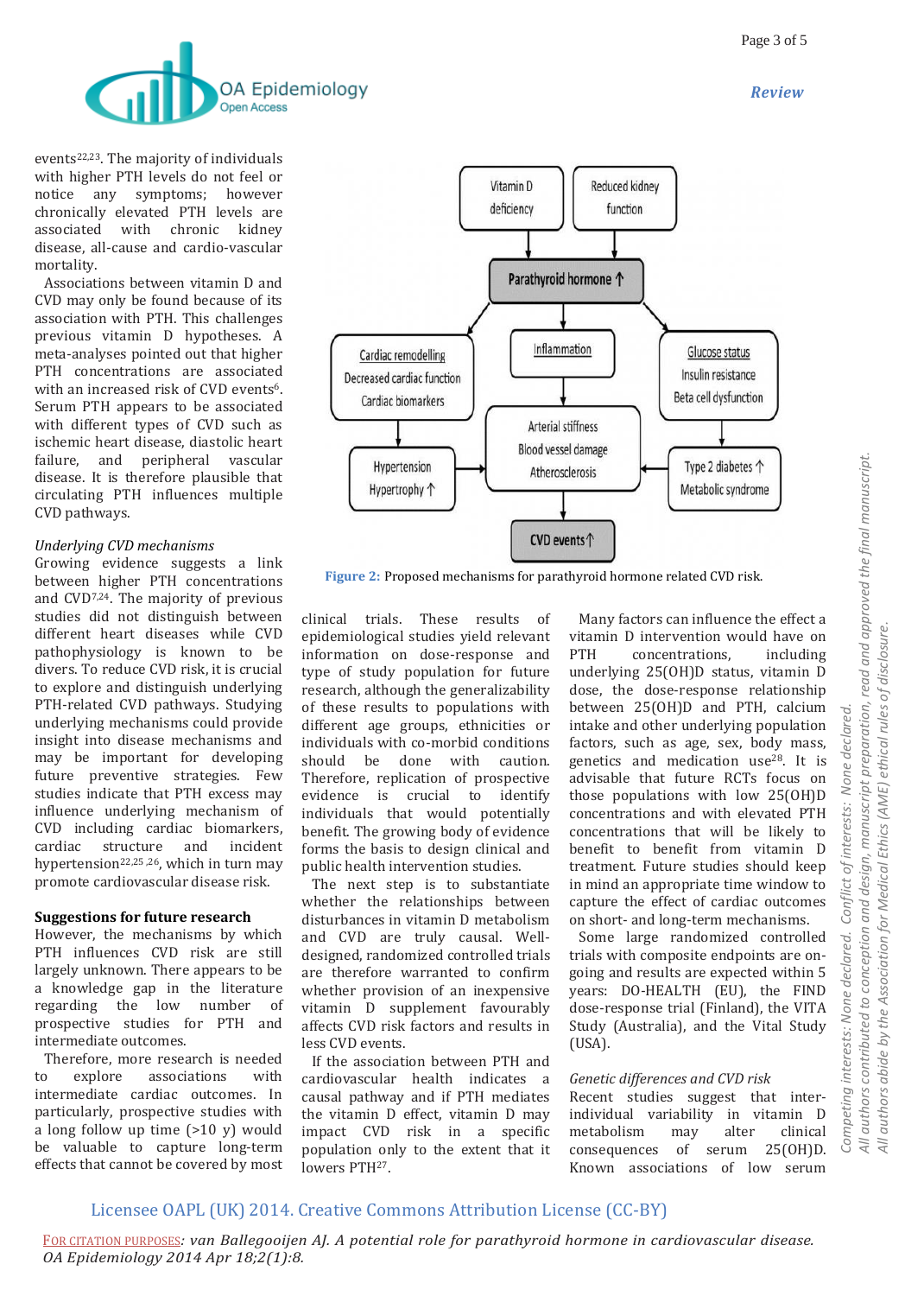*Review*



25(OH)D with clinical outcomes may vary according to genetic differences in the vitamin D receptor measured by single-nucleotide polymorphisms over long-term of follow-up29.

 Further work is needed to replicate these observed associations and to enhance knowledge of how variation in vitamin D metabolism genes stratifies individuals to their susceptibility to vitamin D deficiency and thus identify individuals who may benefit most from vitamin D therapy.

 While these novel findings of lower 25(OH)D may contribute to a better understanding of the biological impact of genetic variation within the vitamin D receptor, other factors part of this complex endocrine system might be important determinants as well. The genetic field for PTH metabolism is still in its infancy and knowledge of how variation in PTH metabolism genes stratifies individuals to their susceptibility to CVD risk is needed.

#### *Can PTH be used as an emerging biomarker for adverse cardiovascular events?*

Recent studies, have suggested that elevated PTH concentrations predict adverse cardiovascular outcomes<sup>6,7,30</sup>.

 Although PTH might have prognostic information, the clinical utilities of PTH as a promising biomarker in predicting cardiac dysfunction and CVD events needs to be established. The strength of a biomarker is its ability to guide the clinician in decision management<sup>31</sup>. Until now, it remains unclear whether changes in PTH during the clinical course have any added value. These limitations need to be addressed before we can use PTH as a predictor in clinical practice. Furthermore, whether PTH may provide incremental prognostic information not provided by other established biomarkers as BNP or Troponin T, is unclear. These aspects require further assessment before PTH can be used as a predictor of cardiac dysfunction and CVD risk.

#### *Recommendations*

Findings of circulating PTH and subclinical measures of cardiovascular health should be replicated in multiethnic populations, and among populations with diverse disease states and age groups.

 More prospective studies are needed to better define changes in tissue specific characteristics of heart health including scar tissue and fibrosis to give more insight into the underlying mechanisms that might lead to CVD events.

 Future work should look at the prognostic value of PTH as a risk marker of CVD in prediction models and investigate whether the association remains statistically significant after adjusting for the wellknown risk factors as smoking, obesity and type 2 diabetes. Welldesigned randomized controlled trials are awaited to evaluate whether individuals with high PTH concentrations benefit from therapeutic approaches targeted to decrease PTH concentrations and reduce CVD events.

#### *Perspectives*

Circulating PTH is a major regulator of bone and mineral metabolism. Emerging evidence suggests that excess PTH is a common findings among older populations. The prevalence of cardiac diseases, including heart failure is a great burden on the public health system. Due to the aging society the prevalence of CVD will likely increase in the upcoming years<sup>1,2,3</sup>. Based on the total evidence in the field, the beneficial effect of vitamin D supplementation by suppressing PTH on cardiovascular health in the general population still needs to be established. Nonetheless, higher PTH concentrations may be involved in cardiac metabolism and repair, and could play a role in the prevention of cardiac diseases.

#### *Conclusion*

As higher PTH concentrations may be harmful for cardiovascular health, suppression of PTH – either by vitamin D therapy or more specific PTH suppression – might help to prevent cardiac disease and lower CVD rates. Based on the current evidence, there is no reason to change the current recommendation to improve vitamin D status (and subsequently lower PTH status) of the general population with regard to influencing cardiovascular risk.

#### *References*

1. Go AS, Mozaffarian D, Roger VL, Benjamin EJ, Berry JD, Borden WB, et al. Executive Summary: Heart Disease and Stroke Statistics--2013 Update: A Report From the American Heart Association. Circulation 2013;127: 143- 152.

2. Bleumink GS, Knetsch AM, Sturkenboom MC, Straus SM, Hofman A, Deckers JW, et al. Quantifying the heart failure epidemic: prevalence, incidence rate, lifetime risk and prognosis of heart failure The Rotterdam Study. Eur Heart J 2004; 25:1614-9.

3. Goldberg RJ, Spencer FA, Farmer C, Meyer TE, and Pezzella S. Incidence and hospital death rates associated with heart failure: a community-wide perspective. Am J Med 2005;118:728- 34.

4. Juenger J, Schellberg D, Kraemer S, Haunstetter A, Zugck C, Herzog W, et al. Health related quality of life in patients with congestive heart failure: comparison with other chronic diseases and relation to functional variables. Heart 2002;87:235-41.

5. Robertson J, McElduff P, Pearson SA, Henry DA, Inder KJ, and Attia JR. The health services burden of heart failure: an analysis using linked population health data-sets. BMC Health Serv Res 2012;12:103.

6. van Ballegooijen AJ, Reinders I, Visser M, and Brouwer IA. Parathyroid hormone and cardiovascular disease events: A systematic review and metaanalysis of prospective studies. Am Heart | 2013;165:655-664.

7. Kestenbaum B, Katz R, de Boer I, Hoofnagle A, Sarnak MJ, Shlipak MG, et al. Vitamin d, parathyroid hormone, and cardiovascular events among older adults. J Am Coll Cardiol 2011;58:1433- 41.

8. Lips P. Vitamin D deficiency and secondary hyperparathyroidism in the elderly: consequences for bone loss and

## Licensee OAPL (UK) 2014. Creative Commons Attribution License (CC-BY)